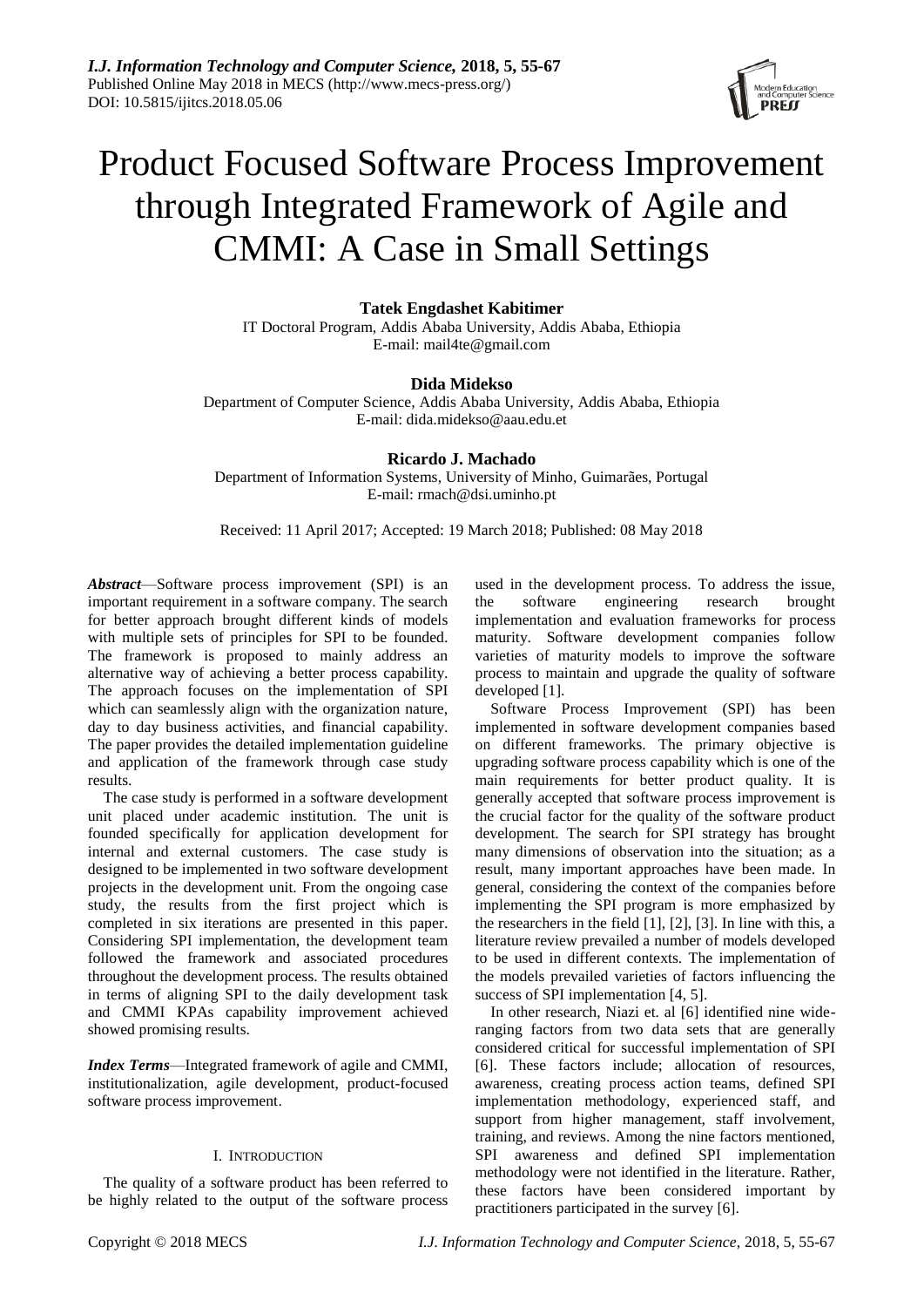The implementation of SPI programs differs according to the priority of parameters considered for a particular context. Studying the initiatives and their success stories is a valuable input to study and evaluate alternative approaches to develop cost-effective, simple, and context-aware SPI framework. A review made by Wangenheim et al. [7] showed 52 different software process capability maturity models. According to the research, the models are developed focusing on customizing SPI to different contexts as the main focus. The contexts such as suitability for small and medium enterprises, testing and quality assurance and the like are presented [7]. The sources for most of the models were CMM, CMMI-DEV, and ISO.

Based on the review, the implication of developing varieties of models is mainly not related to what a matured process should possess, but how these properties can be achieved. The search is mainly a way of achieving a better process capability which can seamlessly align with the organization nature, day to day business activities and financial capability. As a result, a reference model is developed by Christiane et al. [8] to be used as a guide in crafting software process capability maturity model. The model developed contains five phases and seventeen steps to be followed for successful development of software process capability maturity model.

According to the research and experience reports, the well-known standards, like CMMI and ISO, have been dominant for a number of years [4, 7, 9, 10]. The standard models brought a significant contribution to the software industry in terms of upgrading software process maturity. Following the well-known SPI frameworks for the implementation of process improvements has an advantage in terms of ensuring their result to achieve the intended goal. This is mostly related to the reason that, their applicability and impact in similar purpose, is relatively proved. Despite the success stories, problems associated with the difficulty of their implementation in small and medium scaled companies is reported [9], [10]. The main threat for such frameworks is difficulty in implementation due to the need of a separate financial, time, and skill requirement which has a critical impact on small companies. Hence, implementing the well-known standards like CMMI in such companies create implementation difficulties [11], [12]. The requirements stipulated by the standard CMMI model are not affordable by small and medium companies. This has made the SPI in those companies difficult, ineffective and unusable [13]. The challenges also include the difficulty of aligning SPI implementation with the daily development activities, which can reduce its effectiveness [14].

On the other hand, the recently introduced agile methods got the attention in the software industry as an alternative way of software development approach. Agile methods suitability is closer to small and medium companies. Even though the approach claim practitioners reports of better quality software development, some difficulties have also been reported. The main limitation associated related to long term and formal process improvement [15]. The current research focus brought the issue of combining practices from agile and CMMI [16], [17]. The approach focuses on their similarities and some identified complementary relationships.

The process of combining agile practices with CMMI has been tried and encouraging results have been achieved [18], [19]. The approach taken to assess agile methods using CMMI has shown that the practices can work together in selected process areas of CMMI and agile methods [20]. The research attempts made in the area mainly focus on how to introduce agile practices to the already existing plan driven environments implementing CMMI and other industry standards. Some attempts also have been made using CMMI as an assessment tool for agile practices [20]. The researches done so far have demonstrated the possibilities and advantages associated with the collaboration of CMMI and agile methods [21], [22]. However, a unified framework which incorporates the two approaches of software development with the defined role of the practices is not presented yet. Such a framework can be an alternative path for software companies to formalize and upgrade their process maturity based on industry standards. The approach focuses on how to retain knowledge and experience by targeting problems related to limited resource and resistance to change. It is expected to have a significant advantage in sketching the road map for SPI by retaining the advantage of both agile methods and CMMI framework standards.

To address the issue mentioned above, this research attempt to develop an SPI framework of agile and CMMI. The first step is determining complementary relationships between practices of the agile methods and specific practices of CMMI KPAs. As a result, mapping agile practices with specific practices of CMMI level 2 and 3 KPAs is completed in the first phase of the research. In the next step, "best fit" approach to design an integrated framework using agile methods and CMMI is proposed. The approach implements institutionalization process flow to align capability levels of CMMI continuous representation with agile practices. In this paper, a case study discussing the implications of using an integrated framework of agile and CMMI for software process improvement is discussed. The next part discusses related work in combined implementation of agile and CMMI. In the next part presents the framework and detailed features of implementation guidelines. It followed by research methodology selected, study design, and data collection strategy. Finally, discussion of the case study process with observed results and their interpretation is presented.

# II. RELATED WORKS

Combining the two approaches has taken the attention of researchers recently. Accordingly, research findings related to combining some agile methodologies with the KPAs in the CMMI framework have demonstrated the two approaches can work together and can also be even better if they are implemented thoughtfully than they are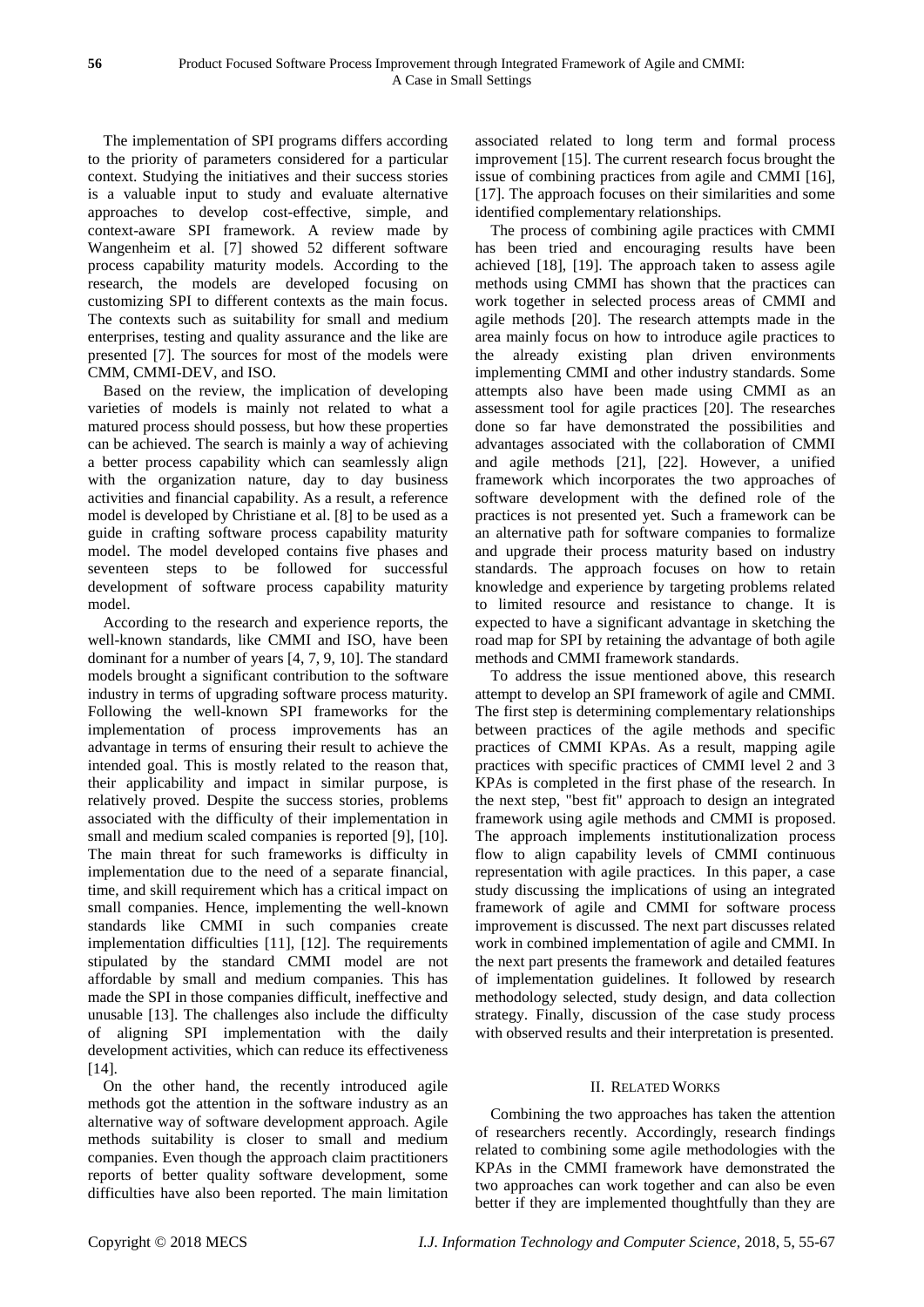individually [9, 11, 12, 19]. In line with this, the attempts made and the results obtained have shown tangible evidence of achievements in software development and SPI through combining CMMI and agile methods. Experience reports from Wake [23] shown that agile practices are accelerators of SPI with a benefit of providing a quality product with time and improve the capability of the organization. Performance improvement has been achieved in both small and large projects as a result of using scrum with CMMI. The combination of Agile practices and CMMI is explained as a means to "Amplify Learning and Deliver Fast" [23]. The following summary of related works demonstrates the approaches considered, methodologies used, and findings reported by the researches.

According to the research from M. Yousef et al. [17], it is claimed to be possible to cover twenty (twelve largely and eight partial) out of twenty-two of CMMI level 2 to 5 KPAs through XP. The research presented description of the relationship between CMMI and XP at the KPA level, but it did not provide any objective evidence. Other researches argued that, such coverage is impossible to attain in the current form of the two sets of methods [24, 25]. In a similar context, a reference model called a "CMMI-Scrum (C-S)" model is developed by Miler et. al [19]. The model used for mapping specific goals of the second and the third level of maturity in the CMMI staged representation of the CMMI (V 1.2) model onto the activities described by the Scrum methodology. The study considers Scrum to cover some practices of level 2 and 3 of staged representation of CMMI and claim 40% coverage of specific practices. The objective of the approach is to manage the compromise between scrum agility and CMMI maturity through selection of practices and introducing new ones. The research did not demonstrate the process whereby specific practices or maturity levels improve their capability. The approach is limited to, application of scrum in a CMMI environment and identify problems associated with a project than an organized capability improvement plan.

Introducing agile methods to a plan driven environment is also an approach followed in combining agile and CMMI. A research from Sofia et al. [21], show introduction of scrum practices to the CMMI practices implemented environment. Introducing agility to a plan driven environment is one of the approaches demonstrated by researchers. The approach taken was focused on aligning practices from scrum to CMMI project management process areas with assessment of their relationships and differences. The process areas other than project management were not considered. The research concluded that, an improvement on the relationship level between CMMI project management process areas and scrum can be attained through tailoring scrum practices. From another perspective, the combined implementation of agile and CMMI is presented through application of CMMI framework for assessment of agile software development. Such approach is demonstrated by Pikkarainen et. al. [20]. The approach defines a model and associated description of the guidelines for process

assessment. The research defined relationship between agile practices and CMMI specific goals as a main component. Its main focus is, on assessment aspect, than providing set of activities with defined target for process improvement. Baker [18] demonstrated an approach to introduce CMMI to agile contexts with the objective of improving stability of the organization's process while keeping the desired agility in product development. Three companies with different development approach, implemented CMMI and certified to some level were used. The approach first examines the existing development approach and accordingly tailor the development through the introduction of scrum practices. The detailed guideline and common approach to implementation of CMMI and agile method is not the focus. Rather, the approach focused on defining a framework where different development entities can introduce scrum to their development culture.

In other researches, combined implementation of scrum and XP from agile with the CMMI approach was considered as an approach to SPI. A research from Fritzsche et. al [22], presented analysis of all CMMI capability levels with practices from XP and scrum. The detailed analysis presented the compatibility, collaboration and conflict between level 2 to level 5 KPAs from CMMI and practices of XP and scrum. The research concluded that, the agile method (XP and scrum) support CMMI level 2 and 3 KPAs. To fully utilize the combination of the relationship between these two sets of practices, a practice catalogue of agile practices is proposed to be studied and developed. The researchers further recommended analysis of other agile methods regarding their relationship with CMMI. The research didn't define a guideline or approach to be followed to implement SPI through a combination of practices from the two approaches.

Since the idea is introduced recently, and is coming out of the idea that "agile and CMMI are completely incompatible set of practices", it needs a thorough investigation in all dimensions to enrich the results achieved so far. The approaches taken mostly are fragmented approach by picking practices from both approaches and considering their complementation to benefit from. One of the areas which is not addressed in detail is the integration of the two paradigms as a unified framework to be used as an alternative path for companies starting product focused SPI implementation. Integrating the practices in a unified model can provide an excellent opportunity, especially software companies with a low maturity level, benefit from their process improvement in parallel with the daily development activity

# III. INTEGRATED PROCESS IMPROVEMENT FRAMEWORK

Implementing an SPI framework mediated between agile and CMMI is considered one of the possible approaches to address the limitations reported of SPI implementation in different contexts. Focusing on closing the gap between SPI activity and daily development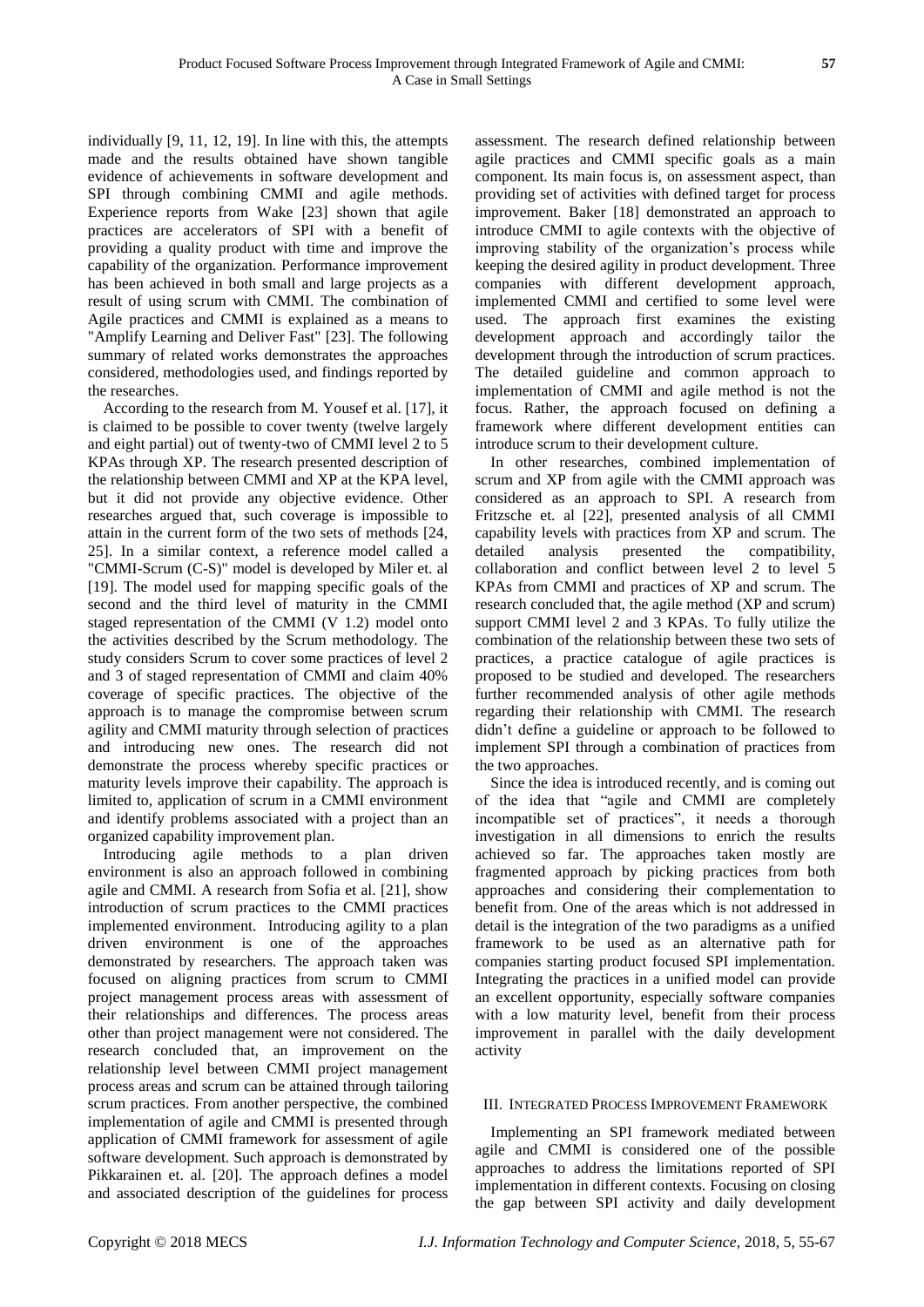activities, this research developed an integrated SPI framework of agile and CMMI. The first step in this regard is, determining complementary relationships between practices of the agile methods and specific practices of CMMI KPAs. In the next step, "best fit" approach to design an integrated framework using agile methods and CMMI is proposed. The framework is composed of three components. The integrated capability improvement process flow, which is the first component, is defined based on the concept of institutionalization of practices of agile methods on the continuous representation of CMMI framework. The SPI tracking model is the second component of the framework which is used to record and track capability level of CMMI KPAs. The third component of the framework which is the Post Iteration and Process Improvement workshop (PIPIW) define the process steps to be followed in the implementation of the SPI activities.

The first step of developing the framework execute analysis of the relationship between CMMI KPAs and practices from agile methods. The analysis and mapping are done based on definitions of the concepts represented by the practices, case studies, and experiments reported by different researchers. The relationship between the KPAs in CMMI level 2 and 3 with the specific practices is covered in this research. Each specific practice is mapped with the corresponding agile practice which can address it. The definition of each specific practice of the KPAs is directly taken from CMMI v1.3 to keep the context of the specific practices as presented by the CMMI framework. In general 112 specific practices from the 14 KPAs in level 2 and 3 of CMMI are mapped with agile practices. In this regard, some specific practices are found to be not addressed by an agile practice due to lack of proven evidence for the relationship. Apart from the mapping between the practices, the analysis didn't specify the synergistic relationship between the two practices as a result of the implementation of both. The synergy which can be obtained from this effect could be vague to quantify and present with explicit mapping. Table 1 show part of this mapping considering Project Monitoring and Control (PMC) KPA. The mapping is done for all specific practices in each KPAs of CMMI level 2 and 3, with related practices from agile methods.

|  | Table 1. Sample relationship matrix of CMMI KPAs specific practices and practices of agile methods |  |  |
|--|----------------------------------------------------------------------------------------------------|--|--|
|  |                                                                                                    |  |  |

|                              |                                                                  | <b>Specific Practice</b>                         | <b>Definition</b>                                                                   | <b>XP</b> practice                       | <b>Scrum practice</b>                          |
|------------------------------|------------------------------------------------------------------|--------------------------------------------------|-------------------------------------------------------------------------------------|------------------------------------------|------------------------------------------------|
|                              | SG <sub>1</sub><br>Monitor the<br>Project<br>Against the<br>Plan | SP 1.1 Monitor<br>Project Planning<br>Parameters | Monitor actual values of project planning<br>parameters against the project plan    | Onsite customer                          | Daily sprint meeting                           |
|                              |                                                                  | SP 1.2 Monitor<br>Commitments                    | Monitor commitments against those<br>identified in the project plan.                | Pair programming                         | Daily sprint meeting,<br>Sprint review meeting |
|                              |                                                                  | SP 1.3 Monitor<br>Project Risks                  | Monitor risks against those identified in<br>the project plan.                      | Continuous integration,<br>small release | Sprint planning meeting                        |
| KPA <sub>3</sub> .           |                                                                  | SP 1.4 Monitor Data<br>Management                | Monitor the management of project data<br>against the project plan.                 |                                          | Daily sprint meeting,<br>Sprint review meeting |
| Project<br>Monitoring<br>and |                                                                  | SP 1.5 Monitor<br>Stakeholder<br>Involvement     | Monitor stakeholder involvement against<br>the project plan.                        | Onsite customer                          | Sprint planning meeting                        |
| Control<br>(PMC)             |                                                                  | SP 1.6 Conduct<br><b>Progress Reviews</b>        | Periodically review the project's progress,<br>performance, and issues.             |                                          | Daily sprint meeting,<br>Sprint review meeting |
|                              |                                                                  | SP 1.7 Conduct<br><b>Milestone Reviews</b>       | Review the project's accomplishments<br>and results at selected project milestones. | Small release                            | Sprint review meeting                          |
|                              | SG <sub>2</sub><br>Manage<br>Corrective<br>Action to<br>Closure  | SP 2.1 Analyze Issues                            | Collect and analyze issues and determine<br>corrective actions to address them      |                                          | Daily sprint meeting,<br>Sprint review meeting |
|                              |                                                                  | SP 2.2 Take<br>Corrective Action                 | Take corrective action on identified<br>issues.                                     |                                          | Sprint planning meeting                        |
|                              |                                                                  | SP 2.3 Manage<br><b>Corrective Actions</b>       | Manage corrective actions to closure.                                               |                                          | Sprint review meeting                          |

Following the mapping of the practices, a framework which is used to define the guideline for process improvement is defined. The integrated framework of agile and CMMI for software process improvement is defined based on the concept of institutionalization. According to Software process improvement is the institutionalization of practices in a predefined structure, through identification of KPAs and associated specific practices based on the organization context. The approach proposes to institutionalize practices of agile methods in a based on the CMMI framework of software process improvement. The detailed description of the framework is covered in an earlier publication of the first part of the

research [26]. Among the CMMI approaches of SPI, the CMMI v1.3 continuous representation of process improvement is used. It is selected due to its flexibility in selecting any KPA at any instance of software development activity [27]. The approach is expected to make the software process improvement more product focused. It is expected to enable companies to execute process improvement with minimal resource allocation and without losing focus on the daily software development activity. Capability improvement of selected KPAs follows the institutionalization process defined in the institutionalization theory [28]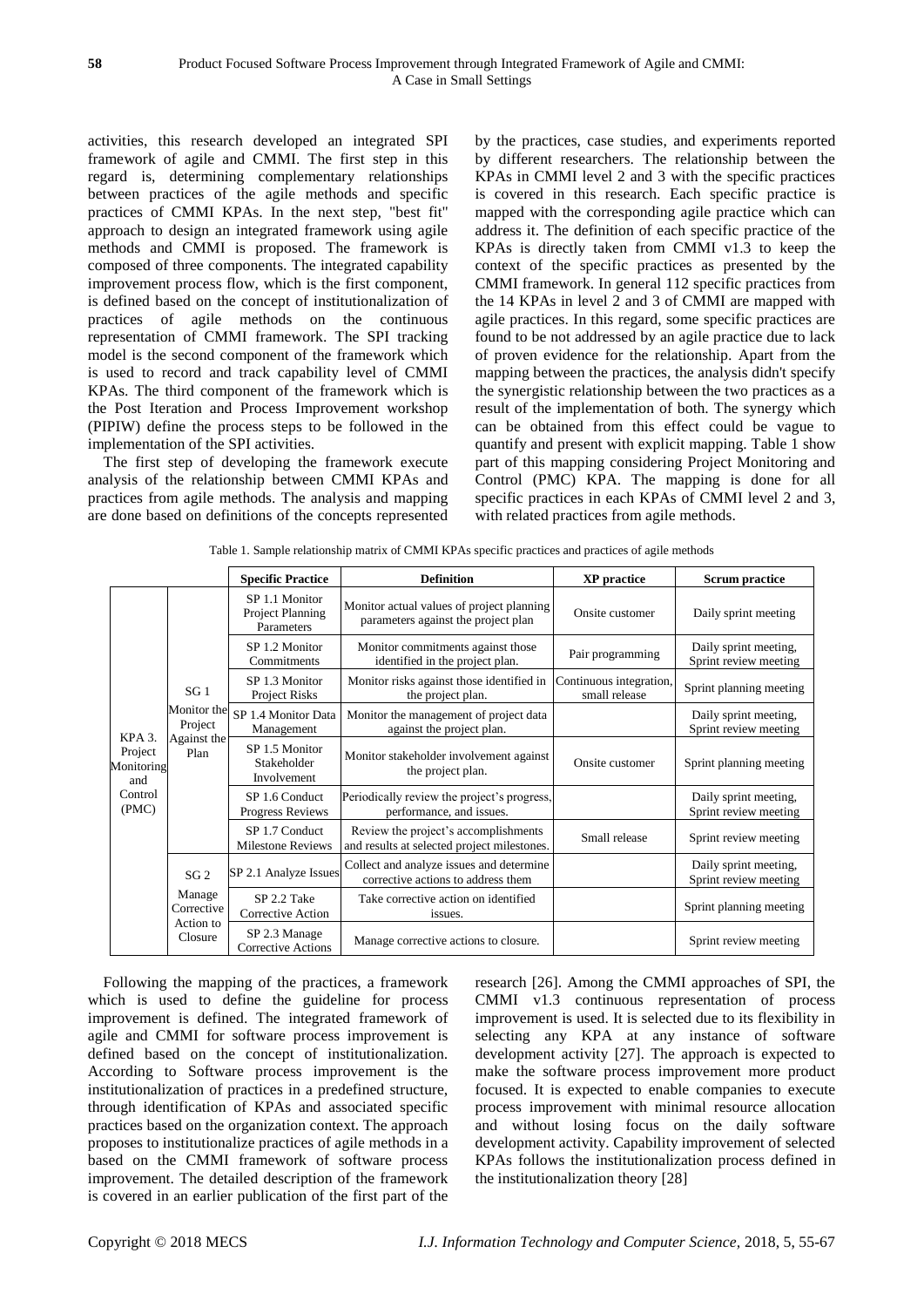

Fig.1. Integrated capability improvement process flow [26]

*Habitualization:* - Deals with the creation of new structural arrangements in response to a specific organizational problem or set of problems. Based on the definition of institutionalization, the concept is contextualized to a software development structure. In this regard, an agile practice performed in a particular problem-solving process is evaluated. The evaluation is on how consistently the practices selected, procedures followed, and templates used in a software development process for similar tasks.

*Objectification:* - Implies the diffusion of a structure. It involves the development of some level of recognition by decision-makers and adoption of a structure and the increasing adoption by organizations. According to Wiseman, a structure at this level of institutionalization is considered as trustworthy, useful and reliable by adopters of the structure [29]. Based on the definition of institutionalization the concept and requirement are contextualized to a software development structure. Accordingly, a development group can identify patterns of activities to be executed for a particular software development activity by a certain development group from the outset. When this pattern match with the activity performed by the development group then the set of practices can be considered as compliant with all requirement of managed process.

*Sedimentation*: - Refers full institutionalization of a structure and continuity of the structure throughout the context where the structure is sited and its existence over a period of time [28]. Contextualized to the requirement of SPI, those practices and associated procedures need to be accumulated through a rigorous application and reputation similarity of application. Hence, in SPI implementation of continues representation (CMMI v1.3), sedimentation level refers to defined practices of KPA. This is a level where an organization's standard and procedure related to the practices have been made, and any procedure from the standards can be tailored to a specific approach. The tailoring process follows the predefined procedure.

As it is discussed earlier, the capability improvement of specific practices of CMMI KPAs implemented through their level of institutionalization. In line with this, the capability improvement of a KPA is evaluated through the capability improvement of its specific practices. Hence, the level of institutionalization will be determined by the capability levels defined. Improving capability of specific practices can be implemented through institutionalization of the agile practices. The tracking model developed and discussed in detail in the earlier phase of this research used to track and display the capability level of a given KPA [26]. The graph is designed to visually demonstrate the status of KPAs through their corresponding specific practices. Hence, the status of specific practices of each KPA.



Fig 2. SPI tracking model [26].

The steps used for analysis and detailed implementation procedures of the framework is defined based on the process flow defined in post iteration and process improvement workshop (PIPIW). The process flow is crafted based on the activities of the post-iteration workshop. The detailed activities in the process flow are presented in the next section.

# *A. The post-Iteration and Process Improvement Workshop (PIPIW)*

In the agile development process, post iteration workshop (PIW) provides project teams a way to examine and accordingly shape the practices while running projects [30]. Moreover, it makes easy to get a quick feedback on the improved practices. The steps used in the post-iteration workshop by Salo et al. is used as a baseline to develop the PIPIW. Based on the phases of PIW, the PIPIW include process improvement steps and guidelines from the integrated framework (Fig 1.), and SPI tracking model (Fig 2.). The PIPIW is presented in the process flow shown in Fig 3. and the detailed description of each component indicating their role in the PIPIW can be measured and tracked through the frameworks and associated practices included. The sequence of activities is shown in Fig 3. and the detailed description of each indicating their role in the PIPIW.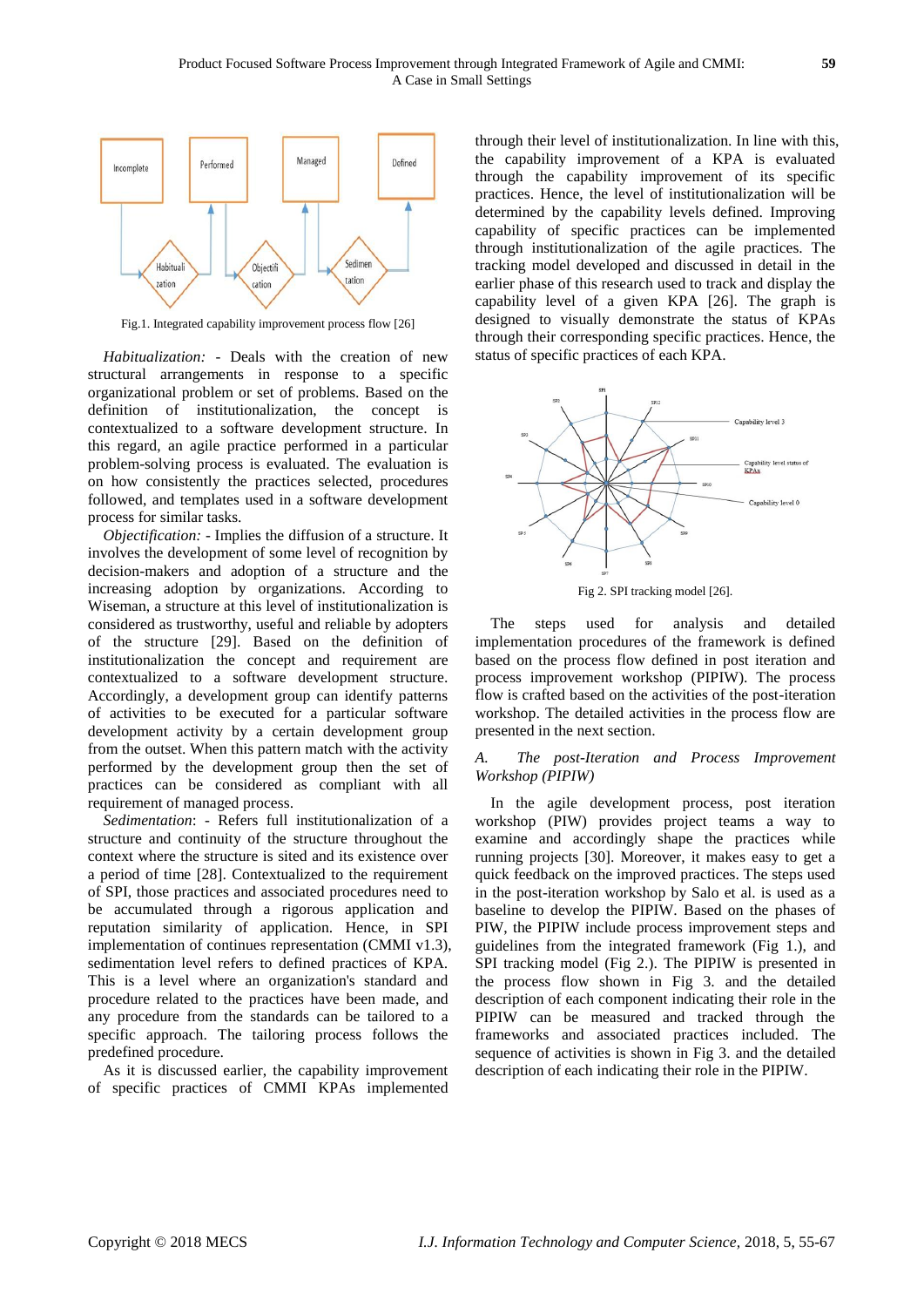

Fig.3. Post Iteration & Process Improvement Workshop (PIPIW) process steps

*Identify and organize positive experiences*: - Project participants identify the practices with positive outcomes. The fundamental activities are based on the practices of agile methods (XP and Scrum). The project participants determine the positive experiences in that specific iteration and explanation of the approach on how positively affect performance. This followed by organization of the practices with the associated procedures and templates (if any). Group discussion is held within the group members reviewing and creating common consensus on the practices identified and organized. In line with this, the group discussion can also review the negative experiences, then the next iteration planning can avoid those practices from happening.

*Define activities for next iteration*: - Based on the collected positive experiences identified in the iteration undertaken by the team and the discussion made, the group members define the activities for the upcoming iteration. The activities are defined in terms of procedures to be followed for future similar tasks. The list of practices is recorded on a storyboard for each iteration to enable comparisons to be made in each iteration to trace the improvement achieved. The different teams can see the practices with their procedures and templates selected and refined in the iterations carried out by the team.

*Analysis of similarity*: - In this step, the improvement group collects the predefined set of activities defined by the development groups and evaluate their level of similarity. The base practices compiled by the company are used as a benchmark for the analysis and will get updates at the end of each iteration. The resulting output is used to determine the status of institutionalization of those practices in that particular setting. The Integrated capability improvement process flow is used to guide the evaluation of the different levels of institutionalization of specific practices. The level of institutionalization of the practices is defined according to the requirements specified at each level of institutionalization process components.

*Mapping table reference*: - The relationship matrix of CMMI and agile practices is used to map the practices. It is used to identify specific practices of CMMI KPA addressed by the agile practices identified in the previous steps. An agile practice can be mapped to different specific practices and a single practice can be addressed by more than one agile practice. In the former case, all the specific practices are considered as addressed by the corresponding agile practices. In the latter case, all the agile practices should be addressed to improve the capability level of the corresponding specific practice.

*Indicating progress on the SPI tracking model:* - Basically, the SPI tracking model is used to follow up and display the improvement progress of KPAs through its specific practices. In the previous steps, the agile practices are evaluated based on their level of institutionalization. It follows with the determination of specific practices of KPAs they can be mapped with. In the SPI tracking model, the capability level of specific practice is updated based on the level of institutionalization recorded in earlier steps. The complete capability level of the KPA is represented through the capability level of its specific practice. Following the PIPIW the capability improvement of a particular KPA can be achieved through the improvement of capability level of its associated specific practices. This can show where the gap for improvement is, and to consider them in the upcoming capacitation plan of the organization.

#### IV. RESEARCH APPROACH AND METHODOLOGY

Case study research is selected for the study due to a number of reasons related to the research context. According to Yin, a case study is a suitable approach to investigate a contemporary phenomenon in a real life context. It is a good approach to answering questions related to how and why, which are related to operational links to be traced over time [31]. In software process improvement when studying a change as a result of introducing an approach case study is the case study is the suitable approach to follow [32] As pointed out by Runeson [33] "Case study research lends itself naturally to software process improvement (SPI) because of the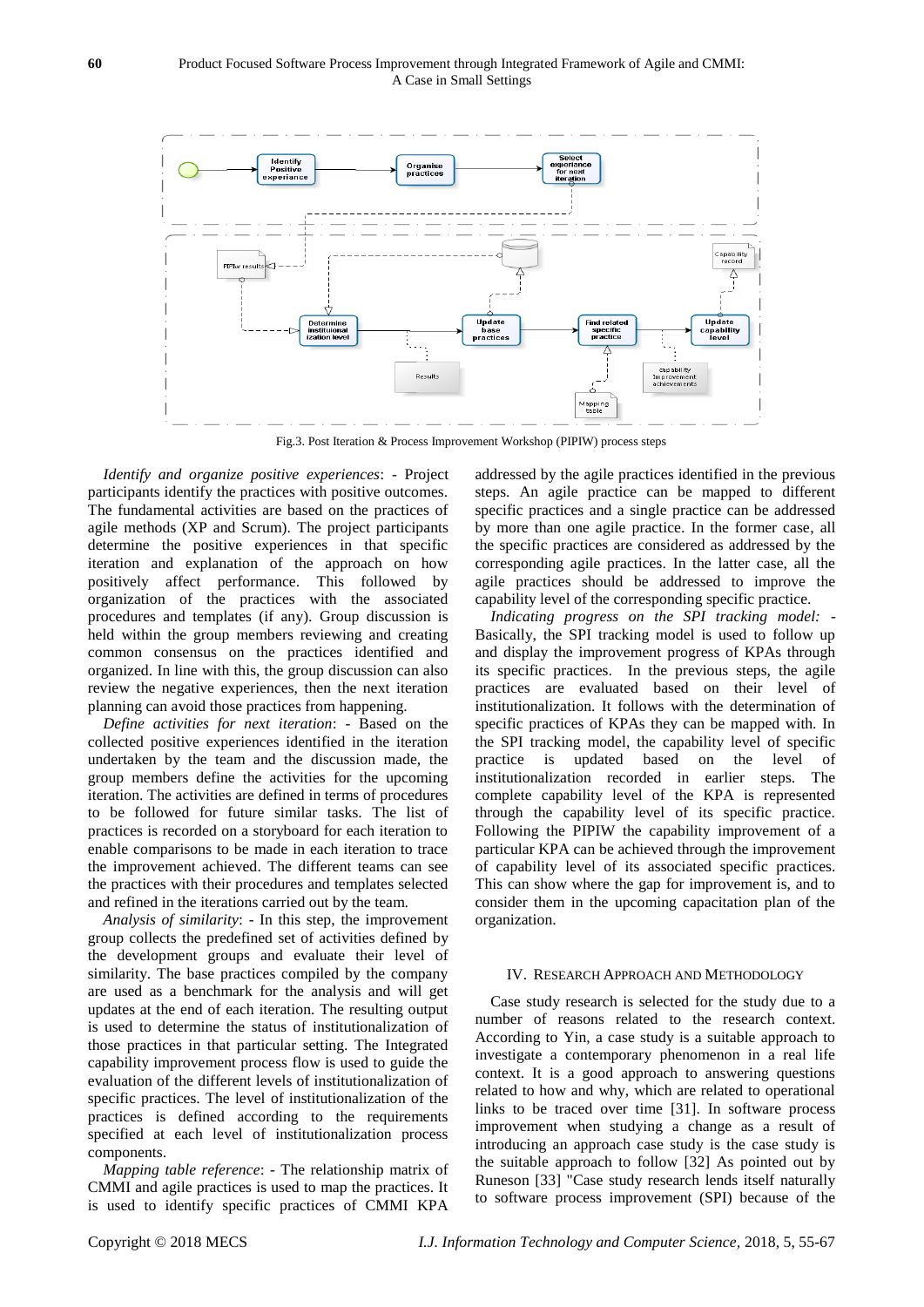focus of case studies on individual sites within their natural context". The study followed case study steps iteratively based on the guides in case study research described by Benbasat. These are preparing data collection, collecting evidence, analyzing case study evidence, and presenting case studies [34]. The framework is applied in a software development environment. In this process, the researchers' role was as a participant observer and on some occasions lead meetings with a group discussion.

The research targets, investigating and examining the integrated SPI framework of agile and CMMI. The evaluation is done based on the improvement of the capability of specific practices in CMMI KPAs using individual agile practices. Therefore, the unit of analysis of the case study is the capability improvement of CMMI KPA specific practices through agile practices. The capability determination follows the requirements specified at each level of process components of institutionalization

#### *A. Data Collection and Analysis*

According to Benbasat, good quality case study research considers three basic principles. These are the use of multiple sources of evidence, creating a case study database, and maintaining the chain of evidence. It is generally recommended to use six data sources in conducting case study research. These are documentation, archival records, interviews, direct observations, participant observations, and physical artifacts [31]. The research used structured and semi-structured individual and group interviews, case project teams' software development documentations, direct observations, and discussion workshops according to the scenario to be investigated.

The PIPIW technique is used to guide the collection of data through evaluation of which practice's template and procedure have been consistently implemented. The technique is used to review activities of the previous iteration of the project. In this research, the outcomes of the post-iteration workshop are used to measure the level of institutionalization of agile practices. The analysis is done on software development project being developed by the development group considered for the case study. All relevant documents and the base practices are organized and kept in the development repository.

In addition to the data collection techniques mentioned, agile project planning and tracking tool called JIRA agile is used as one method of collecting data. In addition, the tool is used as communication means among group members while performing case projects. The tool used to organize, allocate, schedule and track tasks as they proliferate. The development team used the tool to put stories, decompose stories into tasks, and assignment of tasks to developers.

# *B. Research Context and Case Description*

According to Yin, the case can be organized as a holistic case or embedded case [31]. The former is recommended in contexts where within a single case,

attention is also given to a subunit or subunits. On the other hand embedded case is considered suitable where the case study examined only the global nature of an organization or of a program. The context of this research is a software development environment. Hence the different software development projects can be considered as units of analysis in a software development environment. Accordingly, embedded case is considered more relevant to follow in the research context considered for this study.

In the case study setting, where the candidate companies selected for the case are fully engaged in software development. The researcher made subsequent presentations to a number of companies about the basics and the objectives of the SPI framework. Following the full acceptance of the companies, one has been selected for the case. The timing to conduct the study in the shortest time possible and availability of the development professionals to be fully engaged in the project has been the main factor to select the company. The company where the case study hosted is totally voluntary and agreed to implement the approach in the company. Accordingly, from the software development company selected to conduct the case study, the findings of the first case study are presented in this paper. A brief description of the company followed by the case project description is discussed in the subsequent paragraphs.

The company where the case study is situated is a software development placed under academic institution. The development unit is a separate section founded specifically for application development for internal and external customers. The application development unit has autonomous business orientation in terms of engaging with any software development projects. The financial related tasks are under the hosting institution and clear agreement is established to manage the income associated with software development projects. At the time of the case study the software development department has 10 developers with varieties of job position (a team leader, programmers, system analyst, software architect, security expert). In terms of roles in a specific project, all experts take different roles according to the nature of the project to be developed.

In the past four years, the application development unit has been developing different types of software products to its customers. The software projects developed and being developed are business application software ranging from a simple desktop application, server based and web applications. At the commencement of the case study, the software development unit has started practicing agile methods mostly in unstructured manner. Practices selected from agile methods are used, but not in an organized way. The approach was through grouping two or three developers to take their development task using some agile practices, according to the convenience of the task at hand. In addition, practices in each iteration are not uniform and usually, no record of organized procedure or template is used. Software development capacitation programs are based on unplanned, but rather availability based training packages for developers. The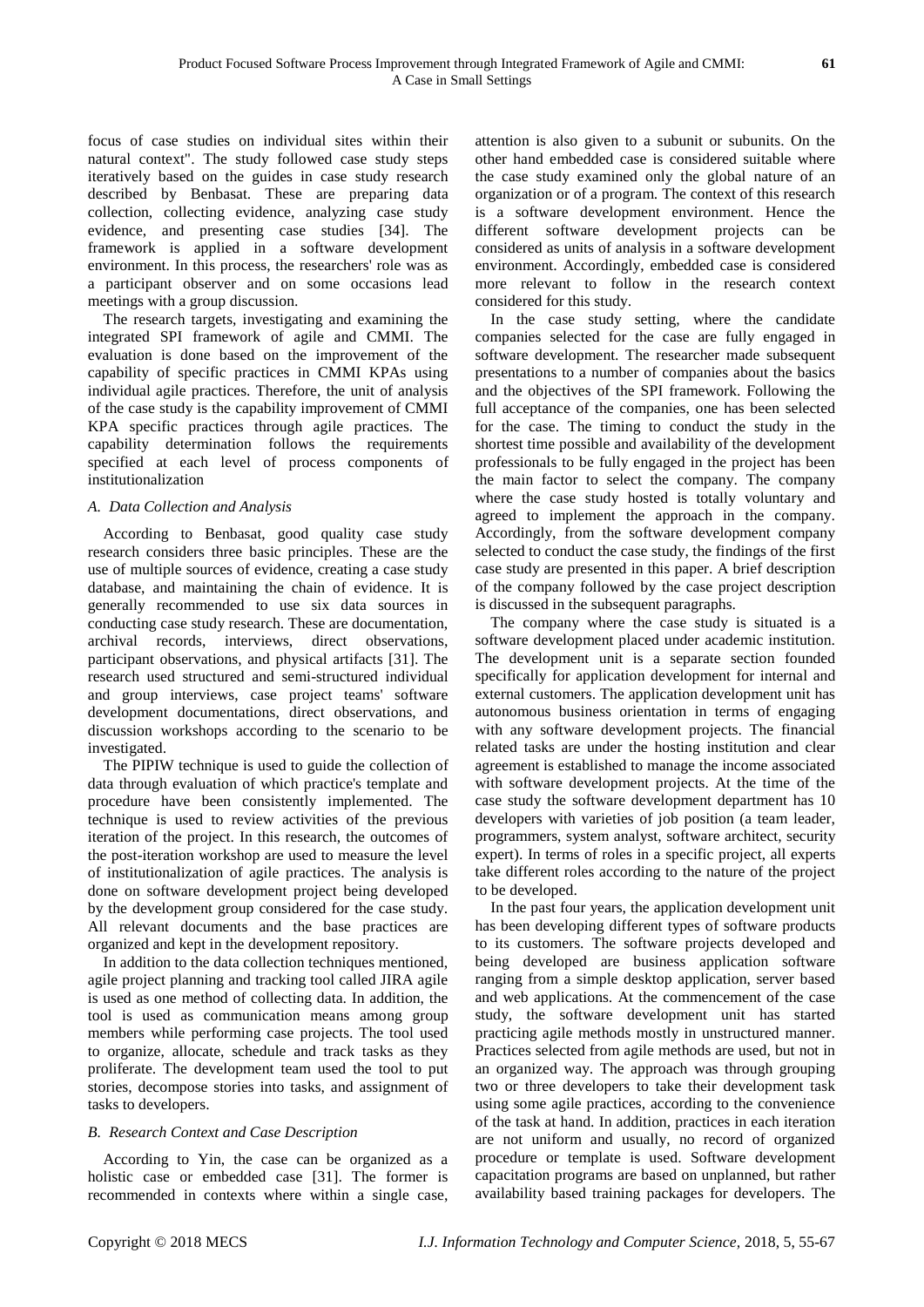main driver for the capacitation of the software development unit to produce better quality software products is not a predefined Software process improvement (SPI) plan. The selection and structuring of software development practices are not based on predefined and formalized approach. During completion of a project, the implementation procedures and related practices used for a particular software development, not revised and organized as experience package.

# V. CASE STUDY DISCUSSION AND STUDY FINDINGS

The case study result presented in this paper is part of the ongoing case study research. This section presents the research process and the results obtained. It is based on the application of the integrated framework of agile and CMMI for process improvement. Since process improvement is a continuous activity, it is expected to develop in the context where it is implemented. The case study includes development of the first software project in the company discussed in the previous section.

# *A. Case Study Discussion*

The case study started with training about the SPI framework developed in the research. In line with this, the guidelines to be used in doing the post-iteration and process improvement workshop is discussed. In addition, training on the operation of JIRA agile project management tool is also included which later used as one source of data for the study. Once the training is completed, a general discussion led by the development unit head and the researcher was made on selecting a project for the case. The first project, selected to be developed by the team, is a project management software. The project is selected targeting the need for software process improvement management environment and to establish the development environment based on the SPI guideline for the future development projects. The project management software (PMS) has functionalities to manage all activities of the ongoing projects and keep records of the accomplished tasks. The main features include task management, user management, and project and process data repository.

The development team started implementing the project following practices from scrum and XP of agile methods with available standard templates used. The source of most of the practices related templates and procedures is from "agile alliance" page. In line with this, the team started organizing the base practices based on scientific definition and procedures of standard methodologies. The base practices are not a complete copy of the standard methodologies, but they are selected practices to be used at the beginning of the first iteration. Team members can suggest a template or procedure for any practice from these methods, based on the practices from the standard methodologies. The improved practices are planned to be updated at the end of each iteration based on the achieved results of the PIPIW.

The development activity started in line with the implementation of SPI, based on the procedures of PIPIW, activities using the integrated framework. The project management software is developed in six iterations. The first two iterations took 20 days each and the rest iterations took 21 days. At the end of each iteration, the base practices database is updated with any improved template or procedure. In addition to updating the base practices, the process improvement tracking has a feature to manage the software proves the improvement. This feature is used to keep track of the process improvement achieved based on the PIPIW performed at the end of the iterations. Each PIPIW proposes practice related procedures or templates for the next iteration or improvement suggestions on the existing ones. The recommendation is based on the experience based practices and enhancements found positively affect the development activities in the completed iteration.

The improved practices proposed to be implemented in the next iteration are organized and submitted to the SPI team for analysis and evaluation. The SPI team performs the analysis of the practices in the base practices by identifying the relevant practices. The result of the analysis is used to update the base practice through improved templates and procedures. On the other hand, the discussion result from the SPI team is used to update the capability level of the specific practice. Before updating the capability any specific practice, the SPI team deliberates the procedures specified in Fig 1. to determine the institutionalization level of the practice. Once the level is determined capability level of the specific practices affected is updated based on the association mapping with the agile methods.

The SPI tracking record management is implemented through Microsoft excel application software. The specific practices pertinent to each KPA, and their institutionalization level, which is the measure of the capability level of the practices, is recorded. The initial record considers the levels to be started at level 0. This level is updated accordingly throughout the software development activities. The list of specific practices is stored in an excel sheet which represents the corresponding KPA where the practices belong. The values representing the capability level of specific practices are recorded in a range from 0 to 3 according to the capability levels defined in CMMI continuous representation. Based on the determined values the capability level of the KPA is represented graphically using a radar graph which gives a similar representation of the tracking model developed in Fig 2. The graph is used to visually demonstrate the status of KPAs, to guide the SPI planning based on the status of specific practices of each KPA.

# *B. Study Findings*

In the following paragraphs, results of process improvement following the application of the framework is presented after the first project is completed in six iterations. Since the SPI activities defined in the framework follow the guidelines specified by The PIPW, the results of the study report follow the same procedure. The reported case study result focused on, what has been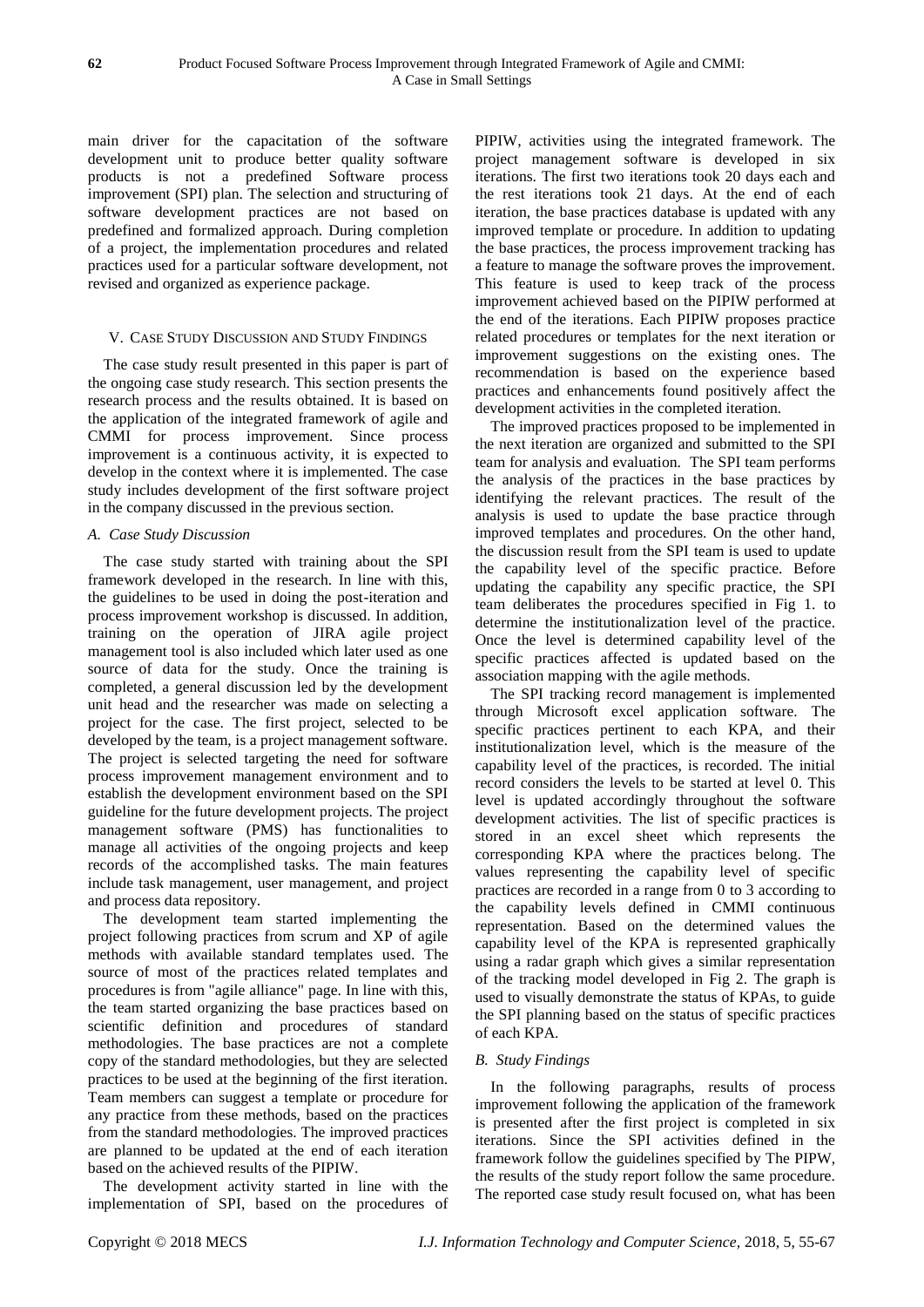done in each phase of the PIPIW and the results discovered. The output of each iteration is presented by compiling the iterations with similar characteristic than discussing results from each iteration one by one.

*First Iteration*: - The team started the development task with practices and available templates and general procedures of the standard methodologies considered relevant at the beginning. In the first PIPIW, held at the end of the first iteration, some templates and procedures have been found to be relevant to be considered as good experience. The team collects those practices and proposed them to be followed in the upcoming similar tasks. But, the proposed procedures and templates of these practices were not considered as part of the base practices. This is done following the decision of the group members due to the fact that the development group just started organizing its experience. The procedures and templates have been included as part of the base practices. The development group was set free to consider them for the next iteration or add additional practices. Following the first iteration, the team organizes the practices with related procedures and templates in the base practice file.

*Iteration (2 - 6):* - Starting from the second iteration; the group started the development by selecting the practices, associated procedures, and templates from the base practice database. In the process of the development, the group used and accordingly made modifications to the procedures and templates. At the end of each iteration, the development group executes the PIPIW according to the predefined procedure. In each PIPIW, templates and procedures of practices used and considered as best experience in the development activities, are proposed. The proposed templates and procedures with their associated practices used in the development activities and modified to incorporate additional features. Every update, done in the templates and procedures, is initially selected by the team from the base practices. The detailed activities and reflections on the achieved results are presented in the subsequent paragraphs.

*Identify and organize positive experiences*: - In this step of the PIPIW, the team proposes practices for the next iteration, in each cycle. In due course of the development task, agile practices have been used according to their relevance for the task. Among the agile practices used, the team manages to develop a procedure to be followed, and template to be used to execute the associated agile practice. Starting from the first iteration, the development team reviewed the procedures and templates used in the development activities of the respective iterations. At the end of this phase of the PIPIW, the selected practices are organized with newly created or improved practices and proposed templates. The following snapshot of the base practice table. Later in the process, such data are planned to get updated at the end of each PIPIW and organized in the database of the PMS. Resources related to development activities are planned to be accessed from the PMS once the software is completed.

Table 2. List of base practices updated after six iterations

| $\mathbf{X} \mathbf{P}$         |                  |                 |  |  |  |  |
|---------------------------------|------------------|-----------------|--|--|--|--|
| <b>Practice</b>                 | <b>Procedure</b> | <b>Template</b> |  |  |  |  |
| User story                      | Link             | Link            |  |  |  |  |
| Metaphor                        | Link             |                 |  |  |  |  |
| On-site customer                | Link             | Link            |  |  |  |  |
| Continuous integration:         | Link             |                 |  |  |  |  |
| Simple Design                   | Link             |                 |  |  |  |  |
| <b>Scrum</b>                    |                  |                 |  |  |  |  |
| Practice                        | Procedure        | <b>Template</b> |  |  |  |  |
| Sprint Backlog                  | Link             | Link            |  |  |  |  |
| Product backlog                 | Link             | Link            |  |  |  |  |
| <b>Sprint Review Meeting</b>    | Link             | Link            |  |  |  |  |
| <b>Sprint Planning Meeting:</b> | Link             | Link            |  |  |  |  |
| Daily Scrum Meeting             | Link             |                 |  |  |  |  |

*Define activities for next iteration*: - From the practices and associated procedures and templates used, the team (the researcher and the department manager organize and lead the PIPIW) selects and propose those which found helpful to use them in the next iteration. In the second and third iteration, the team proposes additional templates and improvements on the existing ones. As an output of this phase of the PIPIW, the development team defines practices with their template and procedures for the upcoming iteration. The definition is in terms of the improved and newly proposed procedures and templates to be used. In the fourth and fifth iterations, most of the base practices were fully covered and the only modifications to the existing procedures and updates on templates were proposed by the development team.

*Analysis of similarity*: - In this phase of the PIPIW the SPI team evaluates the practices, procedures and associated templates at the end of every iteration. Using the integrated capability improvement process flow, the SPI team evaluates the state of institutionalization of those practices in the completed iteration. The SPI team strictly evaluates each practice (through procedures and templates) according to the requirements specified at each level of institutionalization process components. In the earlier two PIPIWs (2nd and 3rd) the procedures and templates of the agile practices used shown significant variation. In line with this, additional procedures and templates were proposed and included in the base practices. On some practices, the templates and procedures have shown a similar structure with additional features included. As a result, the SPI team decided to consider them as updates to the base practices.

The proposed procedures and templates of some practices shown reasonable consistency in the last three iterations (4 - 6). Following the corresponding PIPIWs, the SPI team proposes attainment of the first level of institutionalization of some agile practices. The level is claimed by some specific practices; through evaluation of the proposed procedures and templates in the last three iterations. Accordingly, the agile practices where their templates and procedures consistently proposed with similar structure by the development group in the last three iterations (4 to 6) considered being at level 1.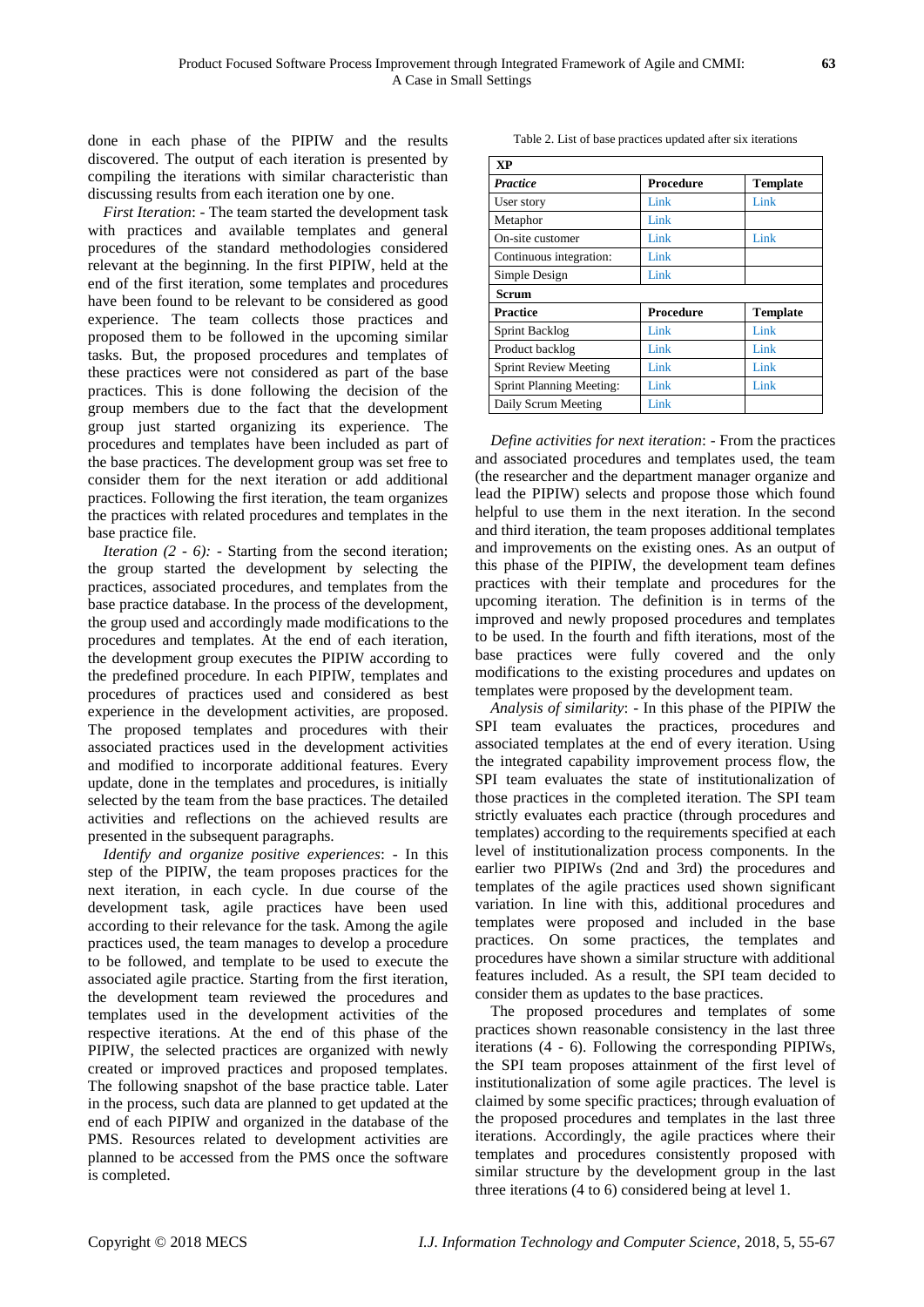*Mapping table referencing*: - In this phase, the procedure defined in the steps of PIPIW executed to determine which specific practice is met by the agile practices. The SPI team used relationship matrix of CMMI and agile practices as a reference. Based on the evaluation of the capability level of practices of agile methods, specific practice of CMMI addressed by the agile practices is identified. During the first three iterations (1 to 3) the SPI team didn't go through this step since no process improvement is reported. The semi institutionalization level is achieved in some practices in the last three iterations (4-6). Following this, the SPI team identifies the specific practice of CMMI KPAs addressed by those practices. Using the agile and CMMI practice mapping table, the SPI team map the practices addressed based on the improvement achieved. During this phase, the SPI team considered the requirement specified in the PIPIW to determine the fully addressed specific practices of CMMI KPAs. Hence the process improvement achieved is formally recorded based on the CMMI continuous representation framework.

*Indicating progress on the SPI tracking model*: - At this level, a list of agile practices with their associated templates and procedures is compiled including their level of institutionalization. The earlier phase also identified with which specific practices they can be mapped. In this phase, the capability level of specific practices is updated in the SPI tracking model based on their level of institutionalization. The SPI team updates the capability level achieved in an excel tool following the identification of the associated specific practices addressed by agile practices used. The excel data sheet prepared for each KPA keep a record of the updated capability level and display the status graphically using radar graph. Using the graph, the capability level of each KPA presented based on the record updated on the corresponding data sheet. The SPI record, after completing the PMS software project carried out in six iterations, displays the SPI results achieved. Some selected KPAs with their capability improvement through their specific practices is presented by directly copying from the SPI record of the case site.



Fig.4. Snap of Requirements developments KPA capability record

The snap of capability tracking record and graph show capability level of requirements developments KPA as shown in Fig 4.. According to the graph, among ten specific practices of the requirements development, KPA seven specific practices reach the first capability level. The remaining three specific practices indicate where the SPI team should plan for the future steps or at least consider them as gaps to be filled. The SPI team put additional remark for the three specific practices to indicate that some agile practices mapped with those specific practices were qualified to the next level than indicated, but the specific practice is not fully addressed. This scenario relates to specific practices mapped with more than one agile practice, and some agile practices failed to meet the capability requirement at this level.



Fig.5. Snap of Requirements management KPA capability record

The capability record kept for requirement management KPA, by the development team, is shown in Fig 5. from the snap taken at the end of the project. As the record and graph show the KPA comprises five specific practices. From the five specific practices, at the completion of the first project, two of them qualified for the first capability level. The KPA capability shows that above half of its specific practices failed to claim the capability level one. The status of the KPA clearly shows where the effort for the future capacitation plan shall be focused on. Similarly, a specific practice in this requirement management with a level 0 doesn't mean it is not totally addressed, but all of the agile practices mapped to it didn't fully satisfy the requirement of the first level of institutionalization.



Fig.6 Snap of technical solution KPA capability record.

The previous two KPAs are selected from the record kept by the SPI team having a relatively varying capability in relative terms. From the fourteen KPAs in CMMI level 2 and 3 all of them has been part of the SPI activity with a wide difference of involvement. Some specific practices of the KPAs claim an improvement, but only one or few of them have shown improvements which left an assignment to the application development unit for future capacitation. Some of the agile practices such as pair programming and collective code ownership have been considered difficult to merge with the development culture of the unit as observed from the PIPIW. Hence defined procedure found difficult to develop and accordingly implement in the project. The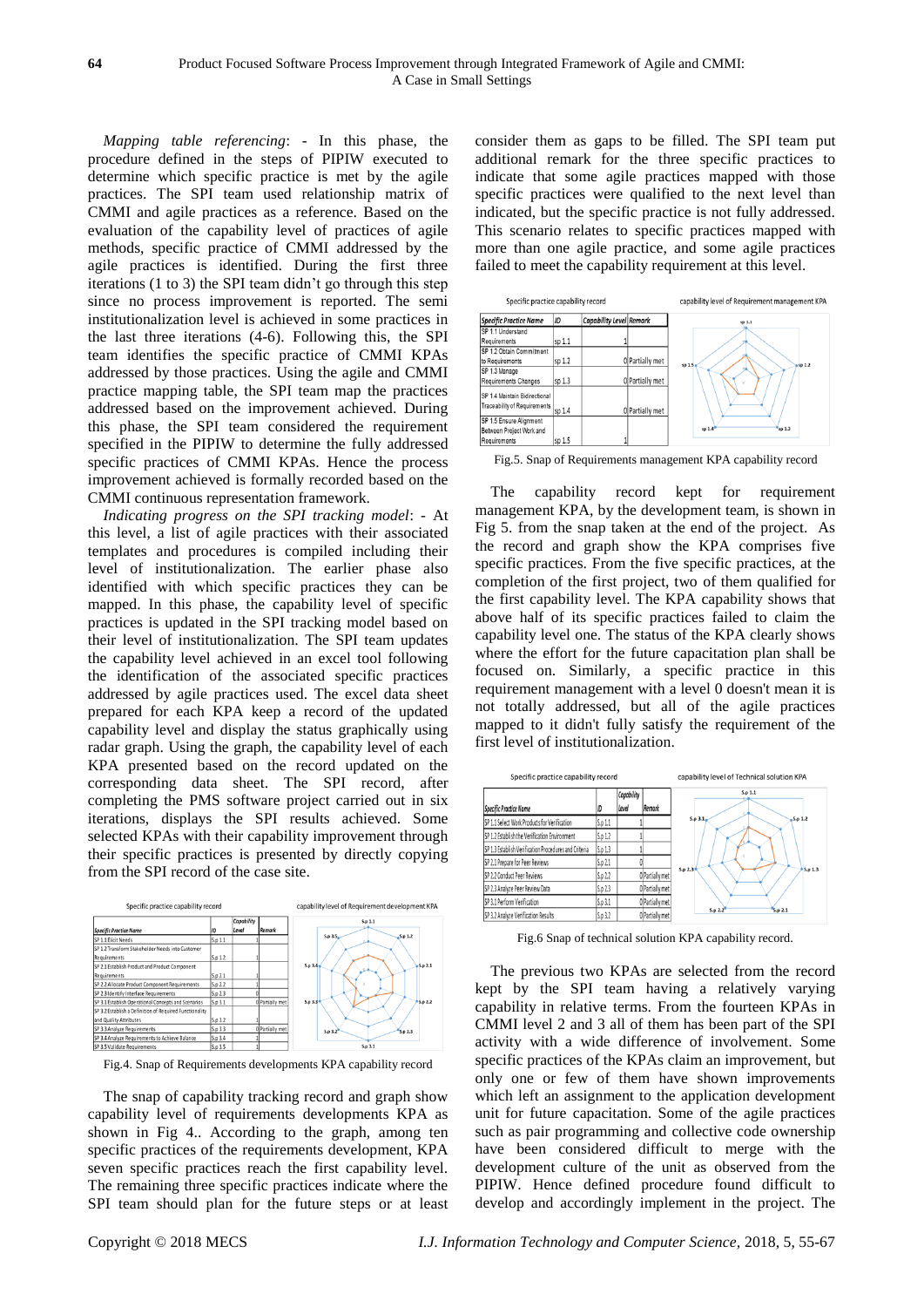unit has planned for on the job experience sharing with the practitioners with a better experience and training packages on selected practices. For comparison reason one of the KPA with the lowest capability record is also included in this research case study report.

One of the KPA with a relatively lower record of capability level after completion of the first project is verification KPA. As the snap taken from the development unit's record show, this process area shows one of the lower capability level records in relative terms. In this KPA more than half of the specific practices remain to be at level zero indicating that the templates and procedures are not well defined and habitualized to the level required at level one. Despite this, some specific practices show significant improvement useful for the development unit to keep them going. Based on the achieved record, the development unit can put some effort to qualify the KPA to higher capability level.

#### *C. Post Project Review Discussion Results*

At the end of the project, a three-day postmortem analysis is held in the development unit. In line with that data about the overall activity has been collected for the case study. The discussion is about the project performance and wide range of issues including the process improvement which is the subject of this study. The discussion made a review about all activities of the project including process improvement activities through evaluation of the capability status of each KPA. In doing so, the future steps to focus on SPI planning is analyzed and kept as a training plan for the application development unit. The KPA related with organizational training was considered to be addressed as a result of this discussion. Specifically addressing each specific practice is not evaluated as per the SPI framework including the PIPIW requirement defined in the earlier SPI actions. The plan related to identification of training plans focused on the specific practices with the lowest capability levels and some of them are not addressed by specific agile practice.



Fig.7. Improved and included practices and templates

Regarding the SPI activities, reflections on implementing the SPI framework has been collected from the participants describing the best sides and difficulties to fully utilize its benefits. The most important case study data is regarding the SPI activities performed based on the guideline defined in the components of the SPI framework. Accordingly, the templates and procedures developed and updated in each iteration have been

summarized in the discussion. The number of procedures and templates has been represented in the graph in Fig 7..

The graph displays the compiled results of practice related procedures and templates introduced to the base practice database. It also shows improved procedures and templates at the end of each iteration. Templates and procedures discovered starting from the first iteration and according to the team's PIPIW results, some of them are recommended to be considered in the next iterations. The inclusion of new procedures and templates started in the first iteration and continued till the sixth iteration. The graph also displays records regarding improvement on the procedures and templates on the base practices throughout the six iterations.

In the first three iterations, the procedures and templates added to the base practice database increased as the team implement the practices and propose how the practices can be implemented through predefined procedures and templates. The inclusion of proposed templates and procedures continued to the last iteration but decreased after the third iteration. A template or procedure is considered to be new if the team executed the practice and develop an associated template or procedure for practice. In other cases, new templates and procedures were considered even though the team executed the practice with templates and procedures from the base practice, but define different procedure and/or template to be used for the next iterations. Hence, addressing all the practices through templates and procedures continued throughout the iterations.

The updated procedures and templates of base practices started with one in the second iteration as shown in the graph (Fig 7.). Following the second iteration, the number of updated procedures and templates increased as the team implement them in each iteration and propose extension on their components. Their number has shown similar status at the last iteration which indicates the update on the practice related procedures and templates may continue in the upcoming projects.

In general, the graph display how the procedures and template added to the base practice database throughout the six iterations. Discovery of new procedures and templates look decreasing towards the last iteration, implying the team keeps on following or adding enhancement on the existing ones. Concerning updates, even though it show some uniform pattern it looks like continuing in the iterations to come as well implying that the procedures and templates are not fully repeated.

#### VI. CONCLUSIONS AND FUTURE WORKS

Even though the team just completed the first project, some practices have shown a significant difference in terms getting into the department development culture. The SPI activity has brought an opportunity to explicitly put knowledge skill and experience available to others. As it is explained by khan et al, a change in the development environment has a direct impact on the productivity of the development team [35]. This has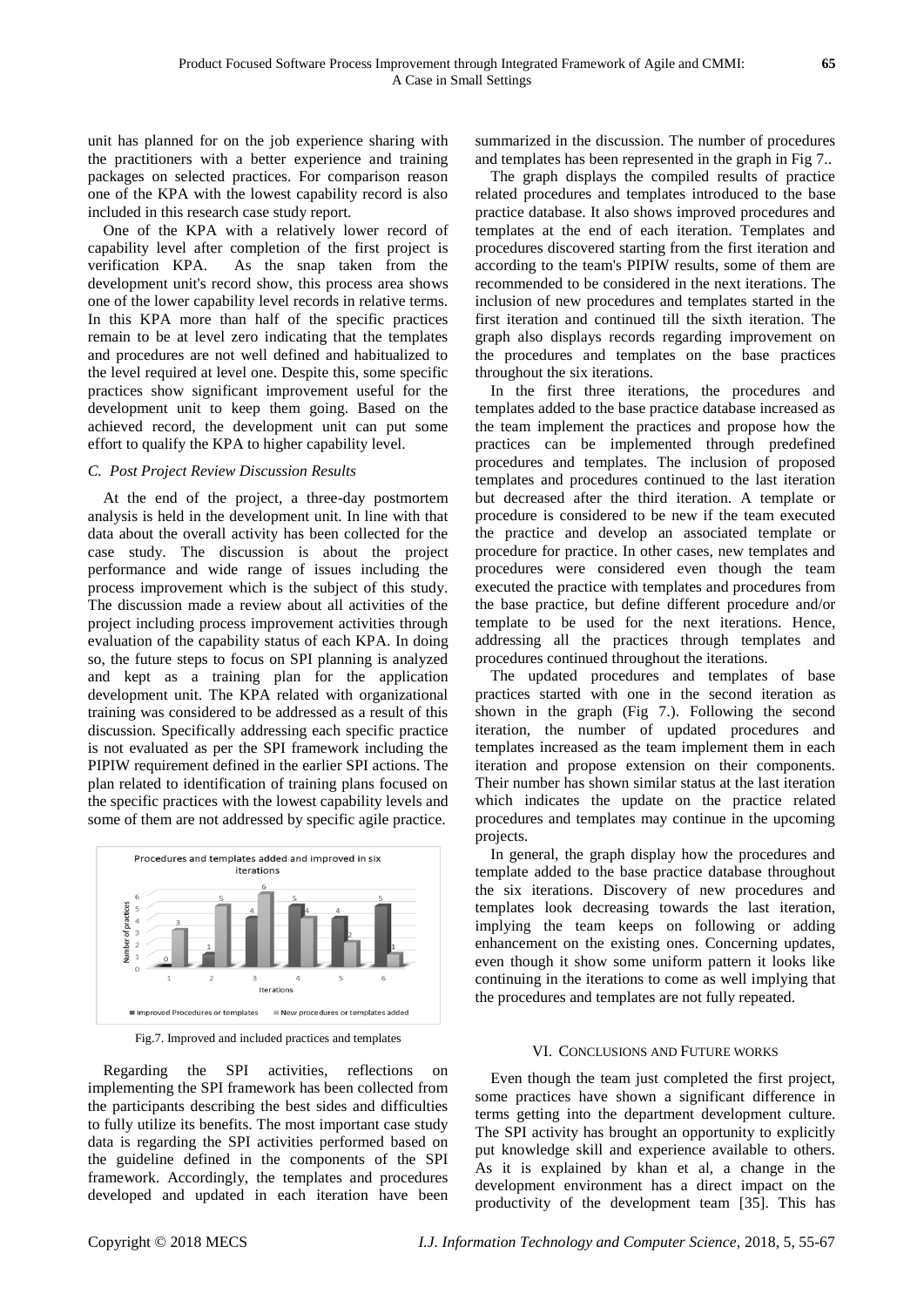given the chance to build organization knowledge base where the business application development department keep procedures, templates, techniques, and tools to be accessible for every member of the department. This can contribute developers to learn, guide their actions, and develop their skill in line with the improving organizational process capability.

The main focus given in the case study was to study how the integrated SPI framework with the PIPIW meet the sought effect. Following the six iterations, the development environment culture significantly upgraded to a new way of thinking. The advantage of proper documentation in scrum as explained by [36], stated how an improvement can benefit the team if proper tailoring of the method to include project related document management. The team responded positively in terms of organizing the base practices and add any improvements up on them. In addition, every team members develop a better understanding of the activities followed by the development team.

Process improvement is a prolonged activity which is expected to grow in the environment where it resides. The SPI is implemented at the micro level where the team learns from the experience at any phase of the development activity. In line with the alignment of SPI with the development task, made it easier to implement it and benefited it reasonably at a shorter time of commencement of organized SPI. The study prevailed important implications of the proposed approach to make more product focused SPI. Hence the integrated framework of SPI with the PIPIW and the associated components is being applied as a formal practice of daily development business. The case study will continue with the upcoming project for future evaluation of the framework.

Despite the encouraging results observed, the research is limited to demonstrating the application of integrated SPI framework in software development environment. The case results reported in this paper doesn't show a comparative analysis of the approach in terms of different factors of successful SPI implementation. The approach needs further rigorous analysis in different contexts. In addition, detailed empirical analysis of the context through comparative analysis via quantitative data can prevail reach insight into the area.

#### ACKNOWLEDGMENTS

The authors wish to thank Hawassa university ICT application development unit for hosting the case study and support the research process.

#### **REFERENCES**

- [1] Pino, Francisco J., Félix Garcia, and Mario Piattini. "Key processes to start software process improvement in small companies." Proceedings of the 2009 ACM symposium on Applied Computing. ACM, 2009
- [2] von Wangenheim, Christiane Gresse, Timo Varkoi, and Clênio F. Salviano. "Standard based software process assessments in small companies. "Software Process: Improvement and Practice 11.3 (2006): 329-335.
- [3] Salviano, Clenio F., et al. "A method framework for engineering process capability models." 16th European Systems and Software Process Improvement and Innovation, Alcala, Spain (2009): 6-25.
- [4] Pino, Francisco J., Félix García, and Mario Piattini. "Software process improvement in small and medium software enterprises: a systematic review." Software Quality Journal 16.2 (2008): 237-261.
- [5] Dyba, Tore. "An empirical investigation of the key factors for success in software process improvement." IEEE Transactions on Software Engineering31.5 (2005): 410- 424.
- [6] Niazi, Mahmood, David Wilson, and Didar Zowghi. "Critical success factors for software process improvement implementation: an empirical study. "Software Process: Improvement and Practice 11.2 (2006): 193-211.
- [7] von Wangenheim, Christiane Gresse, et al. "Systematic literature review of software process capability/maturity models." International Conference on Software Process Improvement and Capability Determination Spice. 2010.
- [8] von Wangenheim, Christiane Gresse, et al. "Creating software process capability/maturity models." IEEE software 27.4 (2010): 92-94.
- [9] Baddoo, Nathan, and Tracy Hall. "Demotivators for software process improvement: An analysis of practitioners' views." Quality control and applied statistics 49.3 (2004): 341-342.
- [10] Staples, Mark, et al. "An exploratory study of why organizations do not adopt CMMI." Journal of systems and software 80.6 (2007): 883-895.
- [11] Wong, Bernard, and Sazzad Hasan. "Software Process Improvement in Bangladesh." Software Engineering Research and Practice. 2006.
- [12] Babar, Muhammad Ali, and Mahmood Niazi. "Implementing software process improvement initiatives: an analysis of Vietnamese practitioners' views."2008 IEEE International Conference on Global Software Engineering. IEEE, 2008.
- [13] S. Tessler and A. Barr, "Software R & D Strategies of Developing Countries," pp. 1-17, 1996.
- [14] Santos, Gleison, et al. "Implementing software process improvement initiatives in small and mediumsize enterprises in Brazil." Quality of Information and Communications Technology, 2007. QUATIC 2007. 6th International Conference on the. IEEE, 2007.
- [15] Patel, Chetankumar, and Muthu Ramachandran. "Agile maturity model (AMM): A Software Process Improvement framework for agile software development practices." International Journal of Software Engineering, IJSE2.1 (2009): 3-28.
- [16] Jakobsen, Carsten Ruseng, and Kent Aaron Johnson. "Mature Agile with a Twist of CMMI." Agile, 2008. AGILE'08. Conference. IEEE, 2008.
- [17] Russwurm, W.: Hidden Treasure: The Implementation of CMMI Practices by Agile Methods. Procedures of the SEPG Conference (2010)
- [18] Baker, Steven W. "Formalizing agility: an agile organization's journey toward CMMI accreditation." Agile Development Conference (ADC'05). IEEE, 2005.
- [19] Marçal, Ana Sofia C., et al. "Blending Scrum practices and CMMI project management process areas." Innovations in Systems and Software Engineering 4.1 (2008): 17-29.
- [20] M. Pikkarainen and A. Mäntyniemi, "An Approach for Using CMMI in Agile Software Development Assessments : Experiences from Three Case Studies," in